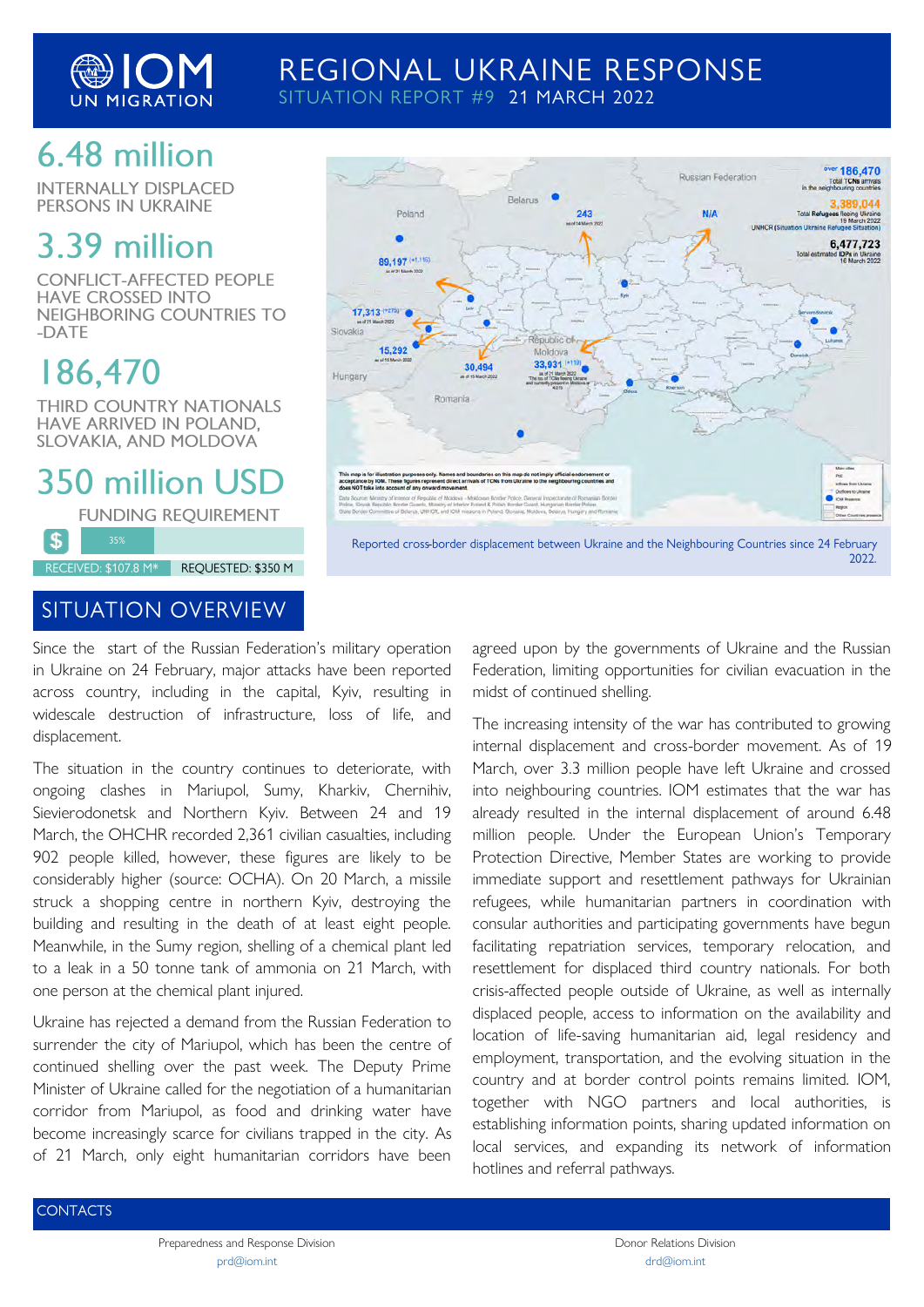#### **IOM RESPONSE**

#### **UKRAINE**

Despite mounting operational and security challenges, IOM, UN agencies, and humanitarian partners are scaling up operations so they can move as and when access and security allow for humanitarian operations to be rolled out in the hardest-hit areas.

Between 9 March and 16 March, IOM conducted a representative nationwide assessment of the general population in Ukraine to gather initial insights into internal displacement and mobility flows. Based on assessment results, IOM has calculated that as of 16 March, there are 6.48 million internally displaced persons in Ukraine.

Alongside ongoing needs assessments and discussions with local authorities, IOM Ukraine continues to distribute nonfood items (NFI) to displaced persons. The mission intends to distribute 7,900 hygiene kits to the most vulnerable IDPs in Zakarpattia over the next several days; this is in addition to the 18,000 blankets previously distributed. Despite relocation of staff across the country, IOM is committed to remaining in Ukraine and supporting the humanitarian response. To date, IOM is active in Lviv, Ivano-Frankivsk, and Uzhorod and coordinates six warehouses (in Ukraine and Slovakia) totalling 10,180 square meters, with an additional two warehouses under negotiation. This weekend, 12 trucks carrying a USAID-BHA consignment of kitchen sets, blankets, and water bladders departed from the Logistics Cluster warehouse in Poland for Lviv. The mission has also received a consignment from UKAID of six inflatable shelters via the warehouse in Rzeszow, Poland and is awaiting a second truck.

Staff Capacity: 289 (Kyiv-based staff have been relocated to



IOM Ukraine is present at temporary reception centres across the country to provide support to IDPs and third country nationals. © IOM 2022

other parts of the country)

#### **MOI DOVA**

From 24 February to 21 March, approximately 33,931 third country nationals have entered Moldova from Ukraine according to the Ministry of Interior and the Moldovan Border Guard in coordination with IOM Moldova.

The mission has received several requests by partners and stakeholders to support the delivery of protection services, including counter trafficking information and prevention of sexual exploitation and abuse (PSEA). On 18 March, IOM attended the second gender-based violence (GBV) sub-group coordination call to discuss the most prominent GBV risks and the concern of trafficking in persons. Participants agreed on the need to rapidly adapt the National Referral Mechanism for GBV survivors to the crisis context. On 19 March, IOM distributed over 16,000 information leaflets at Palanca Border Control Point (BCP) that provided information on how to claim asylum in Moldova and the prevention of trafficking in persons in Moldova and Romania. The leaflets were also shared with the Moldovan authorities and humanitarian partner for further dissemination.

To supplement protection activities, IOM Moldova is also focusing on the provision of mental health and psychosocial support (MHPSS) at BCPs and temporary accommodation centres. On 19 March, IOM and its partner NGO, "Doctors with Africa (CUAMM)," visited Palanca BCP to assess the coverage of medical and MHPSS needs in coordination with local authorities and other humanitarian actors operating at the border. The assessment also included the transportation hub, where IOM currently facilitates humanitarian transportation from Palanca, Moldova to Husi, Romania through the "Green Corridor."

#### Staff Capacity: 51

#### **POLAND**

From 24 February to 21 March, approximately 89,197 third country nationals have entered Poland from Ukraine according to the Ministry of Interior and the Polish Border Guard, in coordination with IOM Poland.

IOM Poland has established a new office in Młyny and has begun coordinating with partners and stakeholders to provide immediate protection and humanitarian assistance to conflictaffected people. The mission is also engaged in ongoing discussions on methods for safely referring and providing temporary safe spaces for unaccompanied minors. Discussions were supplemented with the provision of a counter-trafficking awareness raising session at Młyny reception centre with representatives of five organizations working at the site. The mission also conducted brief interviews and a needs assessment at the site with both Ukrainians and third country nationals, identified an urgent need for laundry services, and

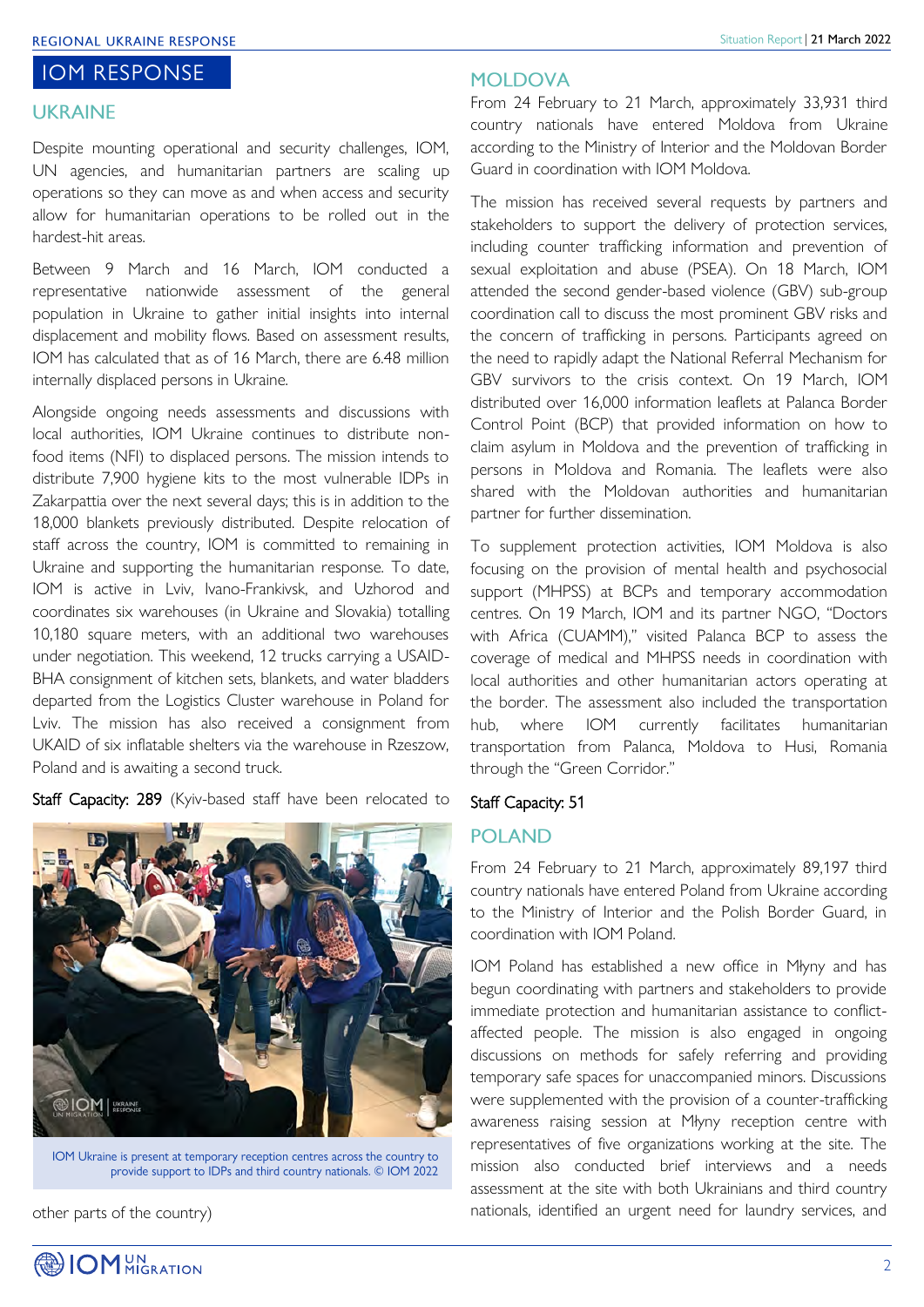#### Situation Report | 21 March 2022

#### **REGIONAL UKRAINE RESPONSE**

distributed hygiene kits, clothing, and baby hygiene items to Ukrainian Roma families at the reception centre.

The mission continues to provide consultations to conflictaffected people through IOM Poland's Infoline. From 24 February to 20 March, IOM provided 671 consultations for 429 women and 242 men, of which 419 persons were Ukrainian nationals. Consultations were provided in Ukrainian (250), Polish (251), Russian (172) and English (60) and the majority of inquiries were related to legal stay, visa extensions, legal employment, PESEL numbers, establishing a temporary legal guardian for a minor, and legal travel within the Schengen Zone.



Over 6,000 displaced persons fleeing Ukraine and requiring assistance arrived at Medyka BCP on 19 March. © IOM 2022

IOM Poland remains concerned about the situation of third country nationals fleeing the war in Ukraine and regularly provides aid in coordination with relevant consular or local authorities. On 19 March, IOM assisted with a flight for 230 Ukrainian nationals relocating to Portugal and with a flight of 16 Lebanese nationals and Ukrainian dependents to Lebanon. IOM also provided return assistance to a Kenyan national departing to Kenya. Alongside relocation and return assistance, the mission actively provides information and legal advice to requesting third country nationals. IOM provided information on transportation and accommodation in Belgium to one Iranian national and is also coordinating with local Roma associations in Poland and Germany to provide information to requesting Roma families at the reception centres.

As operations scale up, IOM Poland is expanding its presence near Budomierz. The mission distributed 50 hygiene items to beneficiaries and provided 70 persons with general orientation information on transportation services and access to accommodation in Polish cities. The mission is working to scale up the distribution of non-food items (NFI) at all reception centres and is coordinating closely with humanitarian partners, such as the Polish Red Cross, to quickly identify and respond to emerging needs.

During the reporting period, the mission received a delivery of 60 thermal blankets, to be distributed to beneficiaries at reception centres, and materials necessary for the establishment of an Information Point in Budomierz. To support the expansion of IOM presence along the border, the mission is in the process of recruiting six additional local staff.

#### Staff Capacity: 39



IOM Slovakia assesses the needs of persons at the Michelovce Transit centre. C **IOM 2022** 

#### **SLOVAKIA**

From 24 February to 21 March, approximately 17,313 third country nationals have entered Slovakia from Ukraine according to the Slovak Republic Border Guards in coordination with IOM Slovakia.

IOM Slovakia's warehouse in Kosice is currently operating as an important logistics hub for deliveries to Ukraine. Two trucks with IOM procurements from Turkey arrived in Kosice this weekend with 8,000 blankets while one truck from Greece arrived with 792 hygiene kits, with two additional trucks from Greece on the way.

#### Staff Capacity: 31

#### **ROMANIA**

From 24 February to 15 March, approximately 30,494 third country nationals have crossed into Romania from Ukraine according to the General Inspectorate of Romanian Border Police in coordination, IOM Romania, and UNHCR.

From 9-20 March, IOM facilitated the transportation of approximately 10,000 persons through the established humanitarian corridor between border control points in Romania and Moldova. The corridor is the first of its kind in the Ukraine response and was established in cooperation with UNHCR and the governments of Romania and Moldova, allowing for safe and expedient travel of refugees to alleviate the pressure on border control points.